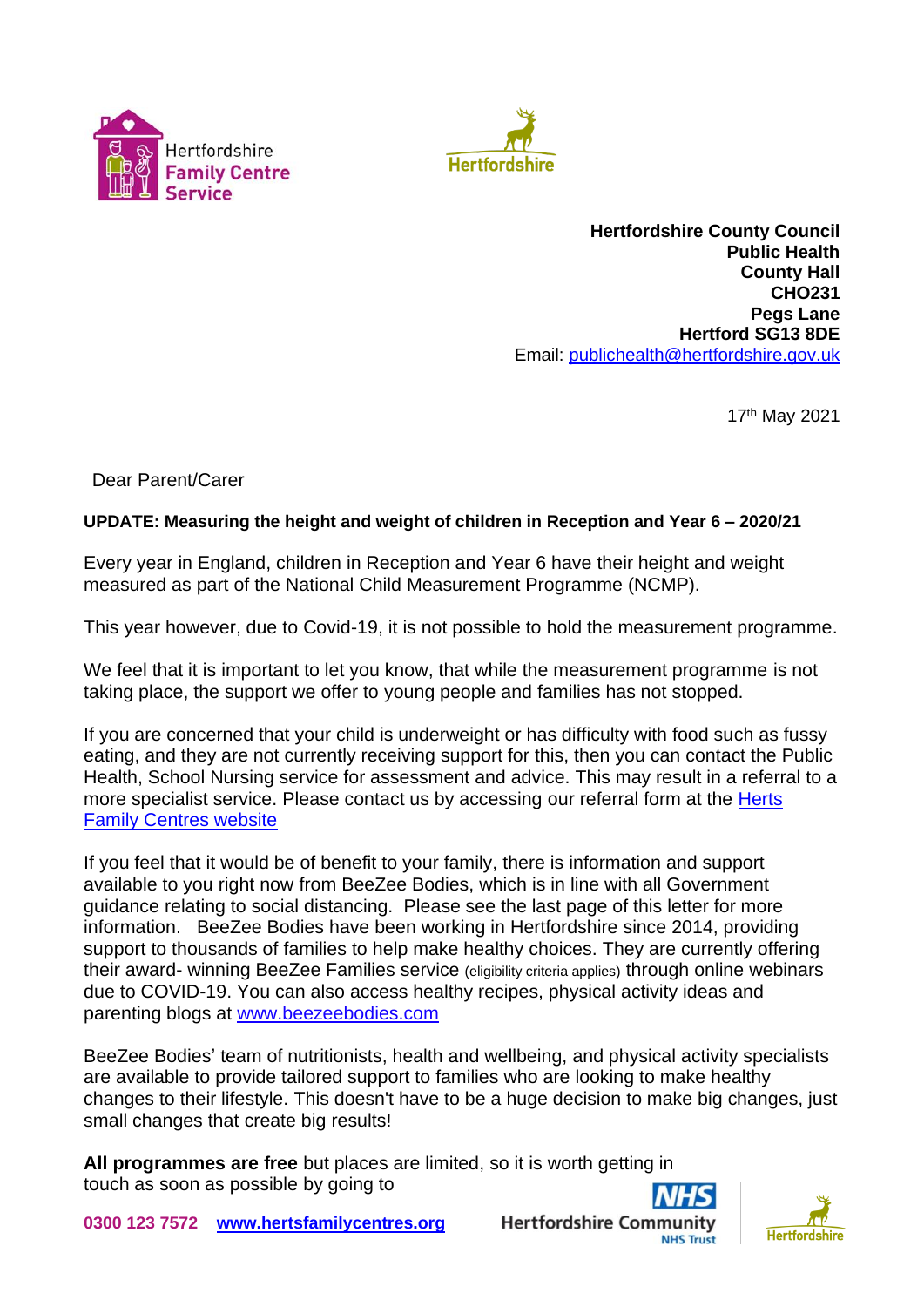[www.beezeebodies.com](http://www.beezeebodies.com/) or calling 01707 248648. You can also find more details about what they are offering by getting in touch, including following Beezee Bodies on Facebook and twitter: @beezeebodies1 and on beezee\_bodies on Instagram.

You can also find information and fun ideas to help your kids stay healthy at www.nhs.uk/change4life and [www.healthforkids.co.uk/](https://www.healthforkids.co.uk/)

Yours faithfully,

Jen Beer **Health Improvement Lead**

Kay Gilmon.

Kay Gilmour **Assistant Director of Children's Universal Services**

Hertfordshire Community NHS Trust

Hertfordshire County Council